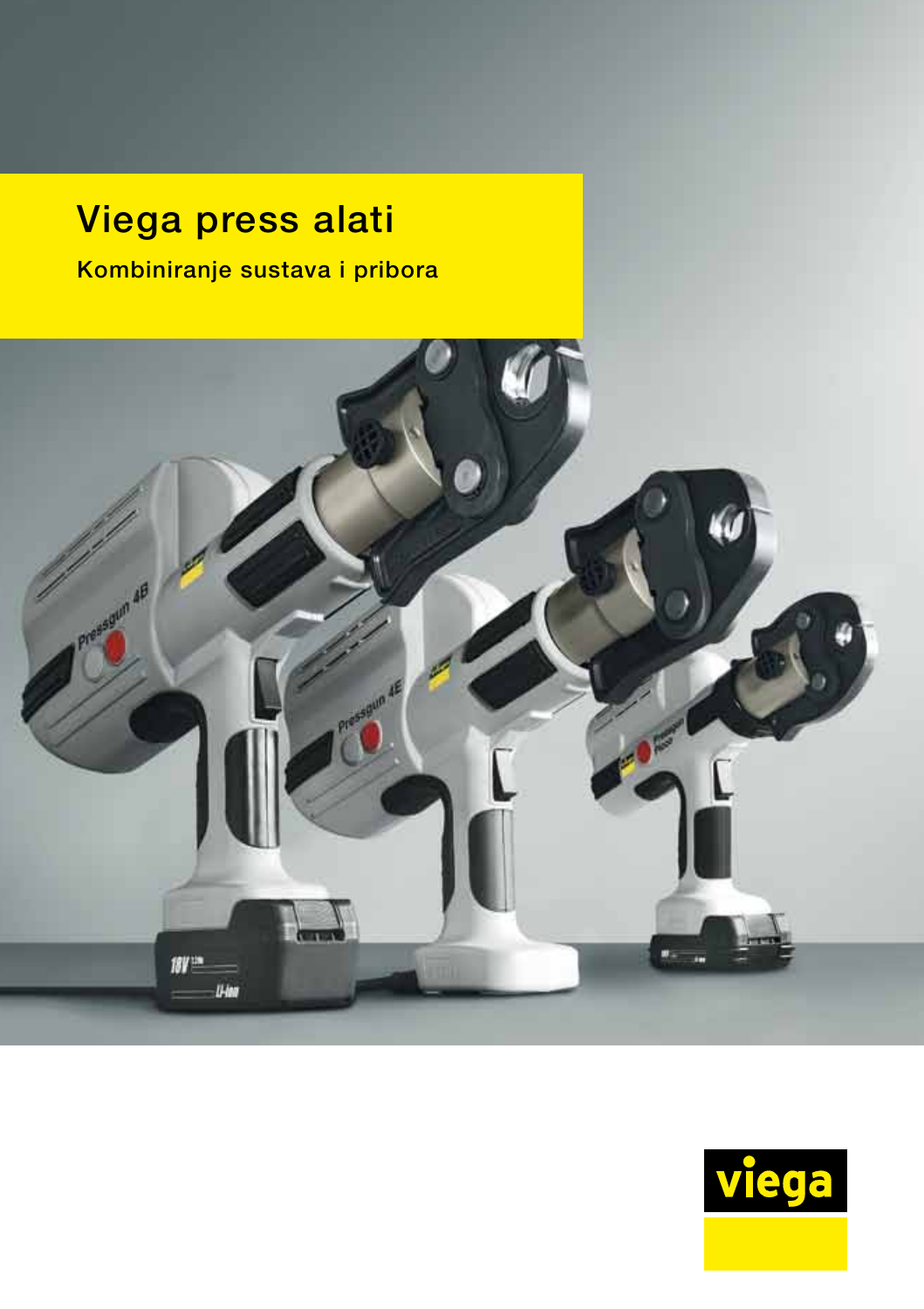| Press alati<br>Press čeljust<br>Press prsten<br>Press lanac            |                                                                                                    |                                                                                                    |                                                                                                    |                                                                                                    |                                                                                                    |                                                                                                    |                                                                                                    |                                                                                                    |                                                                                                    |                                                                                                    |                                                                                                    |                                                                                                                            |
|------------------------------------------------------------------------|----------------------------------------------------------------------------------------------------|----------------------------------------------------------------------------------------------------|----------------------------------------------------------------------------------------------------|----------------------------------------------------------------------------------------------------|----------------------------------------------------------------------------------------------------|----------------------------------------------------------------------------------------------------|----------------------------------------------------------------------------------------------------|----------------------------------------------------------------------------------------------------|----------------------------------------------------------------------------------------------------|----------------------------------------------------------------------------------------------------|----------------------------------------------------------------------------------------------------|----------------------------------------------------------------------------------------------------------------------------|
| Oznaka<br>Broj modela / artikla<br>Dimenzija mm<br>Promjer svornjaka Ø | SOM<br>2299.6 / 313 012<br>12-35 mm<br>$15 \text{ mm}$                                             | SOM<br>2299.62 / 449 377<br>15-28 mm<br>$15 \text{ mm}$                                            | PT <sub>2</sub><br>2299.9<br>12-35 mm<br>$14 \text{ mm}$                                           | SOM<br>2299.2<br>12-54 mm, 14/16 mm<br>$15 \text{ mm}$                                             | SOM<br>2299.4 / 262 211<br>42-54 mm<br>$15 \text{ mm}$                                             | SOM/M<br>2299.4M / 315 337<br>42-54 mm<br>$15 \text{ mm}$                                          | Picco<br>2484.9<br>12-35 mm<br>$12 \text{ mm}$                                                     | 2296.3 / 472 757*<br>15-35 mm<br>$14 \text{ mm}$                                                   | 2496.5 / 639 495<br>12-35 mm<br>$14 \text{ mm}$                                                    | Z1<br>2296.2 / 472 733<br>$12 - 35 / 20 - 25$<br>$14 \text{ mm}$                                   | Z2<br>2296.2 / 472 740<br>42-108,0 / 32-63 mm<br>14 mm                                             | PT <sub>2</sub><br>2497.3XL / 562 854<br>76,1-108,0 mm<br>$14 \text{ mm}$                                                  |
| Pressgun Picco                                                         |                                                                                                    |                                                                                                    |                                                                                                    |                                                                                                    |                                                                                                    |                                                                                                    | $\checkmark$                                                                                       |                                                                                                    |                                                                                                    |                                                                                                    |                                                                                                    |                                                                                                                            |
| Pressgun 4E                                                            |                                                                                                    | $\sqrt{}$                                                                                          |                                                                                                    |                                                                                                    | $\checkmark$                                                                                       | samo 42 mm                                                                                         |                                                                                                    |                                                                                                    | $\checkmark$                                                                                       |                                                                                                    |                                                                                                    |                                                                                                                            |
| Pressgun 4B                                                            |                                                                                                    | $\checkmark$                                                                                       |                                                                                                    |                                                                                                    | $\checkmark$                                                                                       | samo 42 mm                                                                                         |                                                                                                    | $\mathbf{v}$                                                                                       |                                                                                                    |                                                                                                    |                                                                                                    |                                                                                                                            |
| $Picco*$                                                               |                                                                                                    |                                                                                                    |                                                                                                    |                                                                                                    |                                                                                                    |                                                                                                    |                                                                                                    |                                                                                                    |                                                                                                    |                                                                                                    |                                                                                                    |                                                                                                                            |
| PT3-EH/H*                                                              |                                                                                                    | $\checkmark$                                                                                       |                                                                                                    |                                                                                                    | $\checkmark$                                                                                       | samo 42 mm                                                                                         |                                                                                                    |                                                                                                    |                                                                                                    | $\checkmark$                                                                                       |                                                                                                    |                                                                                                                            |
| PT3-AH*                                                                |                                                                                                    | $\checkmark$                                                                                       |                                                                                                    |                                                                                                    | $\checkmark$                                                                                       | samo 42 mm                                                                                         |                                                                                                    | $\sqrt{2}$                                                                                         |                                                                                                    |                                                                                                    |                                                                                                    |                                                                                                                            |
| Akku-Presshandy*                                                       |                                                                                                    |                                                                                                    |                                                                                                    |                                                                                                    |                                                                                                    | samo 42 mm                                                                                         |                                                                                                    |                                                                                                    |                                                                                                    |                                                                                                    |                                                                                                    |                                                                                                                            |
| Akku-Systempress-<br>werkzeug REC-SAN*                                 |                                                                                                    |                                                                                                    |                                                                                                    |                                                                                                    |                                                                                                    |                                                                                                    |                                                                                                    |                                                                                                    |                                                                                                    |                                                                                                    |                                                                                                    |                                                                                                                            |
| Typ $2^*$                                                              |                                                                                                    | $\checkmark$                                                                                       | $\checkmark$                                                                                       | $\checkmark$                                                                                       | $\checkmark$                                                                                       | samo 42 mm                                                                                         |                                                                                                    |                                                                                                    | V                                                                                                  | $\checkmark$                                                                                       |                                                                                                    |                                                                                                                            |
| Typ $1^*$                                                              |                                                                                                    | $\checkmark$                                                                                       |                                                                                                    |                                                                                                    | $\checkmark$                                                                                       | $\checkmark$<br>samo 42 mm                                                                         |                                                                                                    |                                                                                                    |                                                                                                    |                                                                                                    |                                                                                                    |                                                                                                                            |
| Sustavi                                                                | Profipress<br>Profipress G<br>Seapress<br>Prestabo<br>Sanpress Inox<br>Sanpress Inox G<br>Sanpress | Profipress<br>Profipress G<br>Seapress<br>Prestabo<br>Sanpress Inox<br>Sanpress Inox G<br>Sanpress | Profipress<br>Profipress G<br>Seapress<br>Prestabo<br>Sanpress Inox<br>Sanpress Inox G<br>Sanpress | Profipress<br>Profipress G<br>Seapress<br>Prestabo<br>Sanpress Inox<br>Sanpress Inox G<br>Sanpress | Profipress<br>Profipress G<br>Seapress<br>Prestabo<br>Sanpress Inox<br>Sanpress Inox G<br>Sanpress | Profipress<br>Profipress G<br>Seapress<br>Prestabo<br>Sanpress Inox<br>Sanpress Inox G<br>Sanpress | Profipress<br>Profipress G<br>Seapress<br>Prestabo<br>Sanpress Inox<br>Sanpress Inox G<br>Sanpress | Profipress<br>Profipress G<br>Seapress<br>Prestabo<br>Sanpress Inox<br>Sanpress Inox G<br>Sanpress | Profipress<br>Profipress G<br>Seapress<br>Prestabo<br>Sanpress Inox<br>Sanpress Inox G<br>Sanpress | Profipress<br>Profipress G<br>Seapress<br>Prestabo<br>Sanpress Inox<br>Sanpress Inox G<br>Sanpress | Profipress<br>Profipress G<br>Seapress<br>Prestabo<br>Sanpress Inox<br>Sanpress Inox G<br>Sanpress | Prestabo XL<br>Sanpress Inox XL<br>Sanpress Inox G XL<br>Profipress XL<br>(Samo press spojnice<br>od bakra)<br>Seapress XL |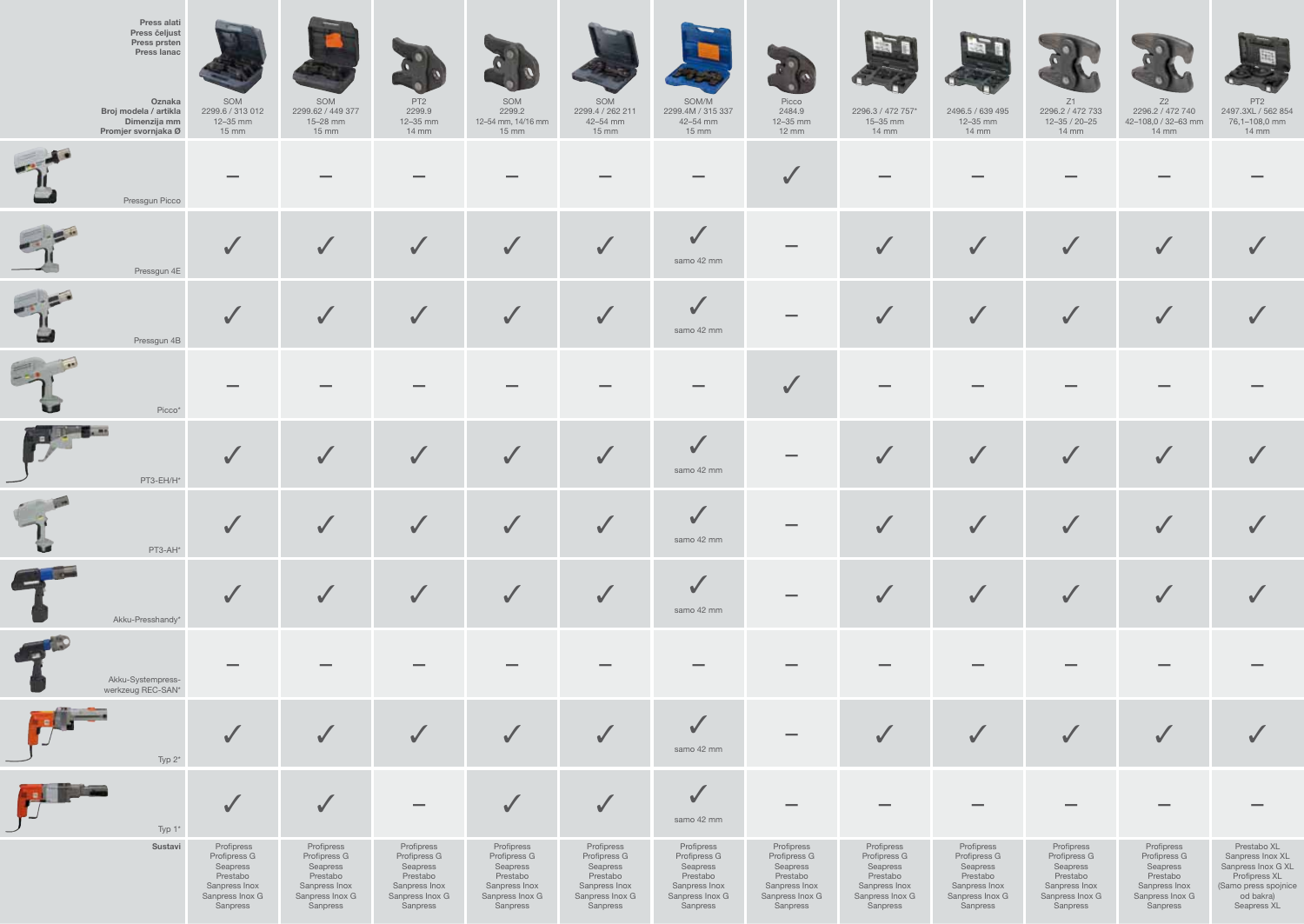| Press alati<br>Press čeljust<br>Press prsten<br>Press lanac<br>Oznaka |                                                                                                                            |                                                                                                    |                                                        |                              | PT2<br>2297.1XL / 359 232        | PT <sub>2</sub>                                    | PT <sub>2</sub>                                                                                            | Picco                                    | Picco                              |                                                                                                    | Set press prstenova + P1                                                                           |                                                                                                    |
|-----------------------------------------------------------------------|----------------------------------------------------------------------------------------------------------------------------|----------------------------------------------------------------------------------------------------|--------------------------------------------------------|------------------------------|----------------------------------|----------------------------------------------------|------------------------------------------------------------------------------------------------------------|------------------------------------------|------------------------------------|----------------------------------------------------------------------------------------------------|----------------------------------------------------------------------------------------------------|----------------------------------------------------------------------------------------------------|
| Broj modela / artikla<br>Dimenzija mm<br>Promjer svornjaka Ø          | 2497.2XL<br>64,0-108,0 mm                                                                                                  | 2296.1<br>12-54 mm                                                                                 | 2297.3XL / 362 959<br>76,1-108,0 mm<br>$14 \text{ mm}$ | 2297.2XL<br>76,1-108,0 mm    | 76,1-108,0 mm<br>$14 \text{ mm}$ | 2299.41 / 612 191<br>50 i 63 mm<br>$14 \text{ mm}$ | 2799.7<br>14-63 mm<br>$14 \text{ mm}$                                                                      | 2784.7<br>14 mm-25 mm<br>$12 \text{ mm}$ | 2484.7<br>32 mm<br>$12 \text{ mm}$ | 2499.2<br>12 mm-22 mm                                                                              | 2496.3 / 622 664<br>12 mm-35 mm<br>$12 \text{ mm}$                                                 | 2296.4 / 472 764<br>42 mm-54 mm<br>$14 \text{ mm}$                                                 |
| Pressgun Picco                                                        |                                                                                                                            | $\checkmark$<br>$\leq$ 35 mm                                                                       |                                                        |                              |                                  |                                                    |                                                                                                            |                                          | $\checkmark$                       |                                                                                                    |                                                                                                    |                                                                                                    |
| Pressgun 4E                                                           |                                                                                                                            | $\checkmark$                                                                                       | $\sqrt{2}$                                             | $\checkmark$                 | $\checkmark$                     |                                                    | $\checkmark$                                                                                               |                                          |                                    |                                                                                                    |                                                                                                    |                                                                                                    |
| Pressgun 4B                                                           |                                                                                                                            | $\checkmark$                                                                                       |                                                        | $\checkmark$                 | $\checkmark$                     |                                                    | $\checkmark$                                                                                               |                                          |                                    |                                                                                                    |                                                                                                    |                                                                                                    |
| Picco*                                                                |                                                                                                                            | $\checkmark$<br>$\leq$ 35 mm                                                                       |                                                        |                              |                                  |                                                    |                                                                                                            |                                          | $\checkmark$                       |                                                                                                    |                                                                                                    |                                                                                                    |
| PT3-EH/H*                                                             |                                                                                                                            | $\checkmark$                                                                                       |                                                        | $\checkmark$                 | $\checkmark$                     | $\sqrt{2}$                                         | $\checkmark$                                                                                               |                                          |                                    |                                                                                                    |                                                                                                    |                                                                                                    |
| PT3-AH*                                                               |                                                                                                                            | $\sqrt{}$                                                                                          |                                                        | $\sqrt{}$                    | $\checkmark$                     | $\checkmark$                                       | $\checkmark$                                                                                               |                                          |                                    |                                                                                                    |                                                                                                    |                                                                                                    |
| Akku-Presshandy*                                                      |                                                                                                                            |                                                                                                    |                                                        |                              |                                  |                                                    |                                                                                                            |                                          |                                    |                                                                                                    |                                                                                                    |                                                                                                    |
| Akku-Systempress-<br>werkzeug REC-SAN*                                |                                                                                                                            |                                                                                                    |                                                        |                              |                                  |                                                    |                                                                                                            |                                          |                                    |                                                                                                    |                                                                                                    |                                                                                                    |
| Typ $2^*$                                                             |                                                                                                                            | $\checkmark$                                                                                       |                                                        | $\checkmark$                 | $\checkmark$                     | $\checkmark$                                       | $\checkmark$                                                                                               |                                          |                                    |                                                                                                    |                                                                                                    |                                                                                                    |
| Typ $1^*$                                                             |                                                                                                                            |                                                                                                    |                                                        |                              |                                  |                                                    | $\checkmark$<br>14-32 mm Promjer<br>svornjaka Ø: 15 mm<br>$\sim$<br>40-63 mm Promjer<br>svornjaka Ø: 14 mm |                                          |                                    |                                                                                                    |                                                                                                    |                                                                                                    |
| Sustavi                                                               | Prestabo XL<br>Sanpress Inox XL<br>Sanpress Inox G XL<br>Profipress XL<br>(Samo press spojnice<br>od bakra)<br>Seapress XL | Profipress<br>Profipress G<br>Seapress<br>Prestabo<br>Sanpress Inox<br>Sanpress Inox G<br>Sanpress | Profipress XL<br>Sanpress XL                           | Profipress XL<br>Sanpress XL | Profipress XL<br>Sanpress XL     | Pexfit Pro                                         | Pexfit Pro<br>Fonterra                                                                                     | Pexfit Pro<br>Fonterra                   | Pexfit Pro                         | Profipress<br>Profipress G<br>Seapress<br>Prestabo<br>Sanpress Inox<br>Sanpress Inox G<br>Sanpress | Profipress<br>Profipress G<br>Seapress<br>Prestabo<br>Sanpress Inox<br>Sanpress Inox G<br>Sanpress | Profipress<br>Profipress G<br>Seapress<br>Prestabo<br>Sanpress Inox<br>Sanpress Inox G<br>Sanpress |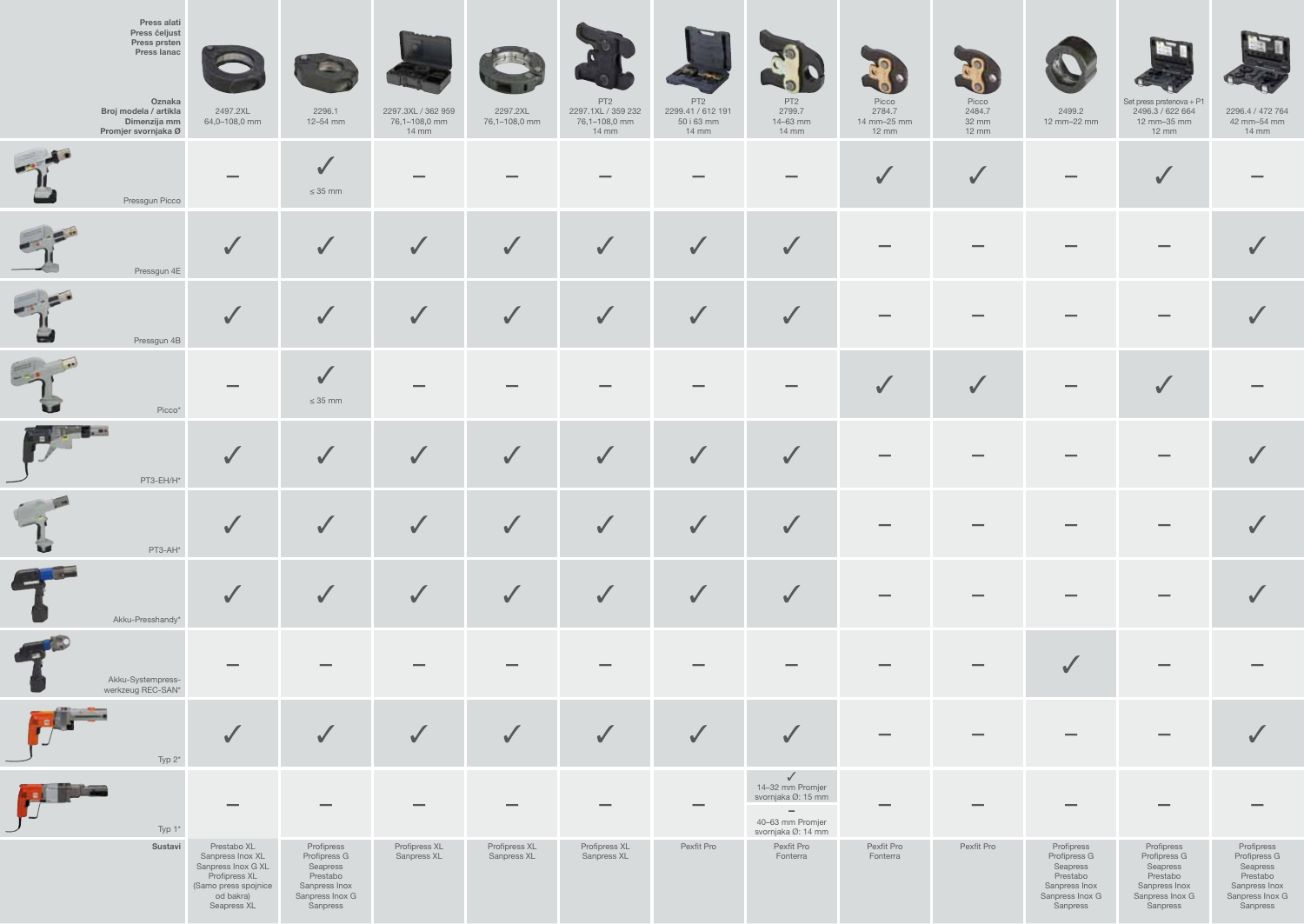| Press alati<br>Press čeljust<br>Press prsten<br>Press lanac<br>Oznaka<br>Broj modela / artikla<br>Dimenzija mm<br>Promjer svornjaka Ø | P1<br>2496.1 / 622 657<br>12 mm-35 mm<br>12 mm                                                | PT <sub>2</sub><br>2799.7 / 425 302<br>$12 \, \text{mm}$<br>$14 \text{ mm}$ | Kombi press čeljust<br>2298.3*<br>$15 \text{ mm}$                                                     |                                                                                                |
|---------------------------------------------------------------------------------------------------------------------------------------|-----------------------------------------------------------------------------------------------|-----------------------------------------------------------------------------|-------------------------------------------------------------------------------------------------------|------------------------------------------------------------------------------------------------|
| Pressgun Picco                                                                                                                        |                                                                                               |                                                                             |                                                                                                       |                                                                                                |
| Pressgun 4E                                                                                                                           |                                                                                               |                                                                             |                                                                                                       |                                                                                                |
| Pressgun 4B                                                                                                                           |                                                                                               |                                                                             |                                                                                                       |                                                                                                |
| Picco*                                                                                                                                |                                                                                               |                                                                             |                                                                                                       |                                                                                                |
| PT3-EH/H*                                                                                                                             |                                                                                               |                                                                             |                                                                                                       |                                                                                                |
| PT3-AH*                                                                                                                               |                                                                                               |                                                                             |                                                                                                       |                                                                                                |
| Akku-Presshandy'                                                                                                                      |                                                                                               |                                                                             |                                                                                                       |                                                                                                |
| Akku-Systempress-<br>werkzeug REC-SAN*                                                                                                |                                                                                               |                                                                             |                                                                                                       |                                                                                                |
| Typ $2^*$                                                                                                                             |                                                                                               |                                                                             |                                                                                                       |                                                                                                |
| Typ 1*                                                                                                                                |                                                                                               |                                                                             |                                                                                                       |                                                                                                |
| Sustavi                                                                                                                               | Profipress<br>Profipress G<br>Seapress<br>Prestabo<br>Sanpress Inox<br>Sanpress G<br>Sanpress | Fonterra                                                                    | Profipress Profipress G<br>Seapress Prestabo<br>Sanpress Inox<br>Sanpress Inox G<br>Sanpress 12-22 mm | $\checkmark$ kompatibilno<br>nije<br>-<br>kompatibilno<br>$^\star$<br>više se ne<br>isporučuje |